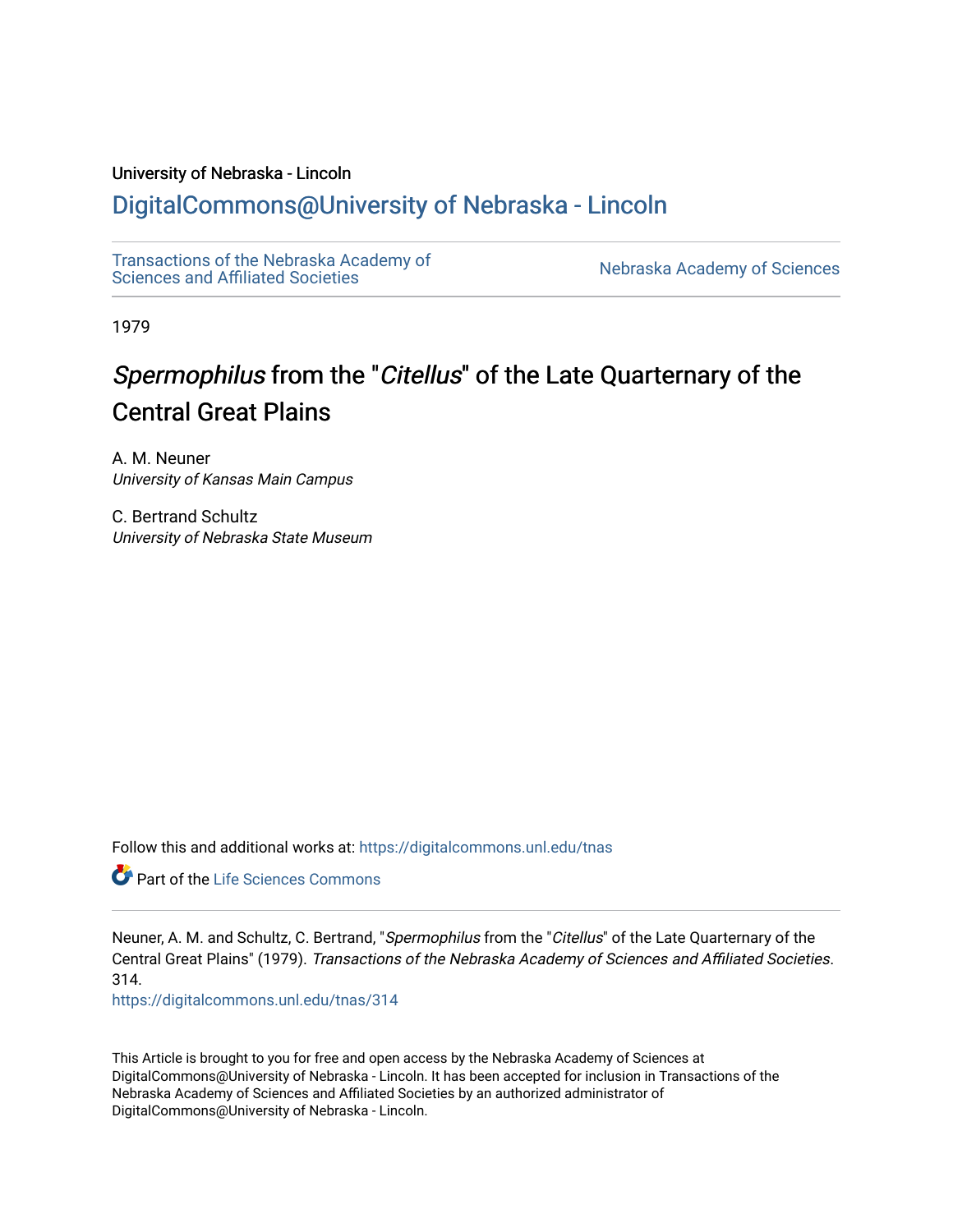# *SPERMOPHILUS* **FROM THE** *"c/TELLUS* **ZONE"**

# **OF THE LATE QUATERNARY OF THE CENTRAL GREAT PLAINS**

# A.M.NEUNER

Association of Systematics Collections, and Museum of Natural History Department of Systematics and Ecology University of Kansas Lawrence, Kansas 66045

#### C. **BERTRAND SCHULTZ**

Nebraska Academy of Sciences, and Department of Geology, and University of Nebraska State Museum Lincoln, Nebraska 68588

There is an abundance of the fossilized remains of the genus *Spermophilus* in the "Citellus Zone" of the Late Quaternary of the Central Great Plains and adjacent regions. Many of these fossils have t<en identified as belonging to the S. *richardsonii* complex, and appear to differ morphologically from their Recent descendants. The forms ::On1 the *"Citel/us* Zone" appear to date back at least 28,000 years before present and may represent a new species. Among the specimens 'iudied is a single complete skeleton including the baculum. The bacu- :Jm seems typical of members of the complex. A close comparison of  $\forall$  in the seculum of the fossil specimen with the bacula of the Recent S. *r*. *degans* and *S. r. richardsonii* suggests that the Recent forms are some-.hat derived from the more primitive fossil form.

# t t t

#### **INTRODUCTION**

Fossil big-eared ground squirrels of the *Spermophilus richardsonii* complex (Nadler, et aI., 1971) are known from Wyoming, South Dakota, Nebraska, Kansas, and Oklahoma as well as from southern Alberta (Harrington, 1978). Recently such fossils have been reported from west of the Continental Divide in Power County, Idaho (McDonald and Anderson, 1975). The Pleistocene record of these ground squirrels seems quite complete. Extensive studies have been conducted of Middle and Late Pleistocene deposits in Oklahoma, Texas, ~tem Kansas, Missouri, Iowa, and eastern and northern South Dakota. None of these areas, though yielding ground \(jUlTrels of other species, have produced members of this  $\text{Complex.}$  In addition, the area to the north of this range was heavily glaciated throughout much of the Middle and Late Pleistocene, making it uninhabitable for ground squirrels. To the west, the fossil record is much less complete and it is conceivable that the range of these squirrels extended westward to the mountains of Colorado. The evidence indicates that the fossil members of the S. *richardsonii* complex occupied a range considerably different from the range the complex occupies today. Neuner (in manuscript) demonstrates that the Pleistocene members of this complex differ morphologically from their Recent descendants and are, in fact, a separate species which gave rise to the Recent forms at the end of the Pleistocene (11,000 years B.P.).

#### **MORPHOLOGIC** EVIDENCE

Among the fossil specimens studied was a single complete skeleton (UNSM 47610) including the baculum\* (Fig. 1) collected from the *"Citcllus* Zone" (Schultz, 1934) of Lincoln County, Nebraska. Burt (1960) states of the bacula of S.r. richardsonii and *S.r. elegans*, "... we have a rather unusual situation in regard to the structural differences in the bacula-differences greater than normally found between species." On the fossil baculum (Fig. 1) there are nine tooth-like projections on

<sup>\*</sup>Baculum (from *Latin,* meaning "staff" or "stick"-a slender bone that supports the rigidity of the penis in certain mammals, including insectivores, bats, rodents, and primates except man).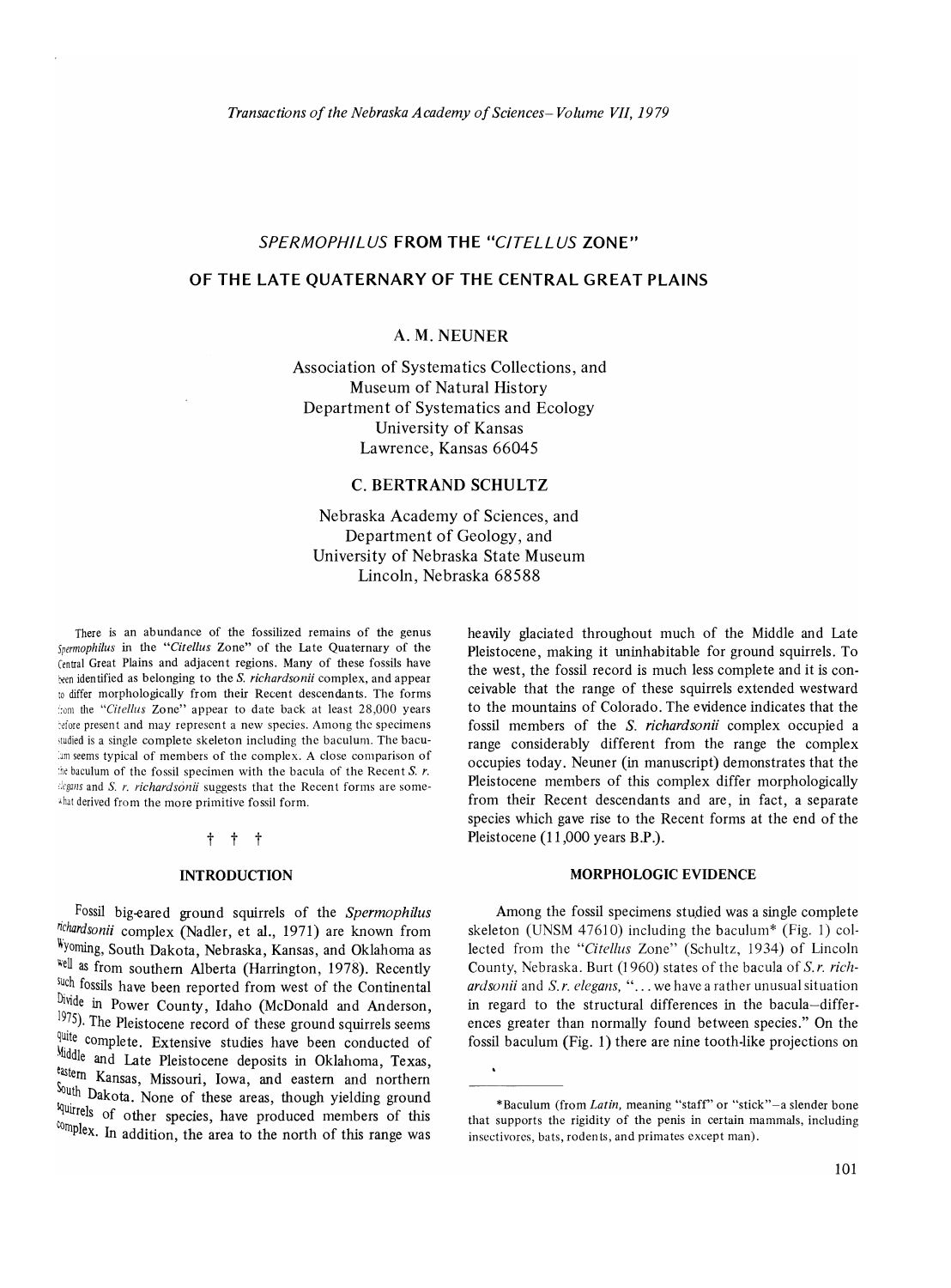

Figure 1. Bacula of S. *richardsonii* and S. *elegans* (Burt, 1960), and fossil baculum from *"Citellus* Zone". (A-S. *richardsonii;* B-fossil; C-S. *elegans.)* 

the expanded, spoon-shaped distal end with a terminal ventral keel below the bowl of the "spoon." It has a length of 3.11 mm; the expanded distal end is 1.25 mm in width and the expanded base, 1.00 mm.

A close comparison of the baculum of the fossil specimen with the bacula of Recent S. *r. elegans* and S. *r. richardsonii*  (see Fig. 1) reveals that these Recent forms are somewhat derived from the more primitive fossil specimen. Ground squirrels and prairie dogs are primitively united in having teeth on the expanded, spoon-shaped distal end of the baculum. A strongly developed ventral keel is common throughout the Sciuridae. The shaft is often twisted as if the distal end  $_{\text{had}}$ been turned counter clockwise to the base of the baculum The fossil specimen retains all of these primitive characters

In *S. r. richardsonii*, the twist of the shaft has been  $_{h}$ . duced and all but eliminated. The teeth are small, relatively smooth, irregularly placed, and in some cases absent. The  $_{\text{V}}$ tral keel is reduced to a knob on the ventral edge of  $\mathbf{h}$ "spoon."

In S. *r. elegans*, the twist of the shaft has been increased the teeth are much sharper and better defined; the vent keel, while still present, has been reduced and no longer pro. trudes beyond the distal end of the baculum.

The derived features of the bacula of the Recent formsof the S. *richardsonii* complex are consistent with the hypothes that the fossil member of this complex differed from the  $_{\text{two}}$ modem forms and gave rise to both.

# THE AGE OF THE *"CITELLUS* ZONE"

The study of vertebrate faunas associated with the Sann mon paleosol complex has long been of interest to vertebrate paleontologists. The chief fossiliferous zone, however, is  $\alpha$ top of the Sangamon, and Schultz (1934) reported that the fossils were derived from the lower four feet of the Peorin loess directly above the soil zone in the basal part of  $\mathfrak{h}$ Peorian. The soil zone and the Peorian gradational laver  $x$ here grouped together and called the *Citellus* Faunal Zox because of the abundance of fossil remains of the ground squirrel *Citellus (=Spermophilus)* found in the zone.

The *"Citellus* Faunal Zone" or *"Citellus* Zone" is wide!! distributed throughout the Central Great Plains wherever  $\mathbf{t}$ lower portion of the Peorian loess of Terraces 4 and 5 ise posed. (For Terrace-4 see: Schultz, Lueninghoener, an: Frankforter, 1951; Schultz and Tanner, 1957; Schultz an: Martin, 1970; Schultz and Hillerud, 1977a, 1977b, 1914 Stout, et al., 1965.) Schultz and Hillerud (1978) have  $\mathfrak{A}$ sidered that the "Citellus Zone appears to equate with a of the Gilman Canyon Formation," and Dreeszen (197 reports the age of these deposits to be at least  $28,000$ <sup>1</sup> 32,000 years before the present time. That would be  $\mathcal{U}^*$ Rancholabrean in age, much later than the Sangamon.  $\mathbb{I}^{\mathbb{I}}$ stage of evolution of *Bison antiquus barbouri* Schultz and Frankforter, and *Mammuthus (Archidiskodon) mabe* (Barbour) from the "Citellus Zone" would indicate that<sup>the</sup> date is much more plausible than the 70 to 90 thousand  $y^{\alpha}$ formerly given to the age of the beginning of the Peorian.

The first fossils reported from the "Citellus Zone" found some  $3\frac{1}{2}$  miles south of Fort McPherson by solution working in Cottonwood Canyon. The discoverers of some by bones and tusks showed their finds to Professor O.C.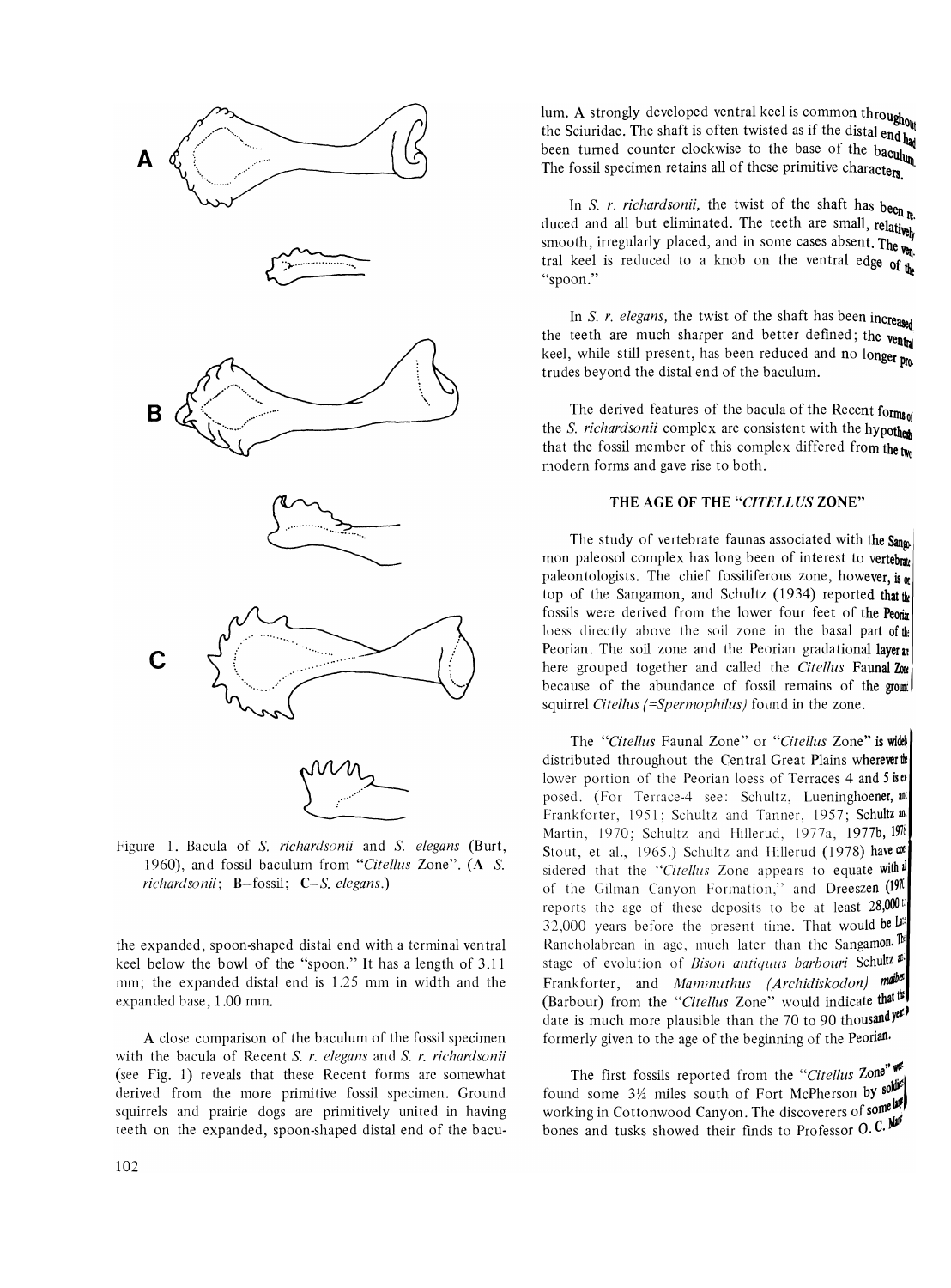who was outfitting his 1873 expedition (Lull, 1913) at the  $F_{\text{port}}$ . Professor Marsh noted the large pieces of tusks and for:<br>anes buried deeply in the loess deposits and told the soldiers bones and tusks belonged to an elephant-like animal ed the mastodon. The soldiers immediately named the area "Mastodon Canyon," and to this day it is known locally by that name, although the bones proved to be those of mam $t_{\text{m} \text{m}}$  It is of interest that the fossil skeleton with the bacu- $\lim_{\text{min}}$  (UNSM 47610) was found 62 years later (in 1935) in  $M$ astodon Canyon in the S <sup>12</sup> of the SW <sup>12</sup> of Sec. 9, T.12N.,  $R.28W$ . by members of a University of Nebraska State Muum field crew. The *"Citellus* Zone" was first noted for its abundance of fossil ground squirrels in 1930 when a U.N.S.M. field party consisting of E. L. Blue, Frank Crabill, the late Eugene Vanderpool, and C. Bertrand Schultz (party leader) noted the abundance of the small rodent bones, teeth, and skulls in the basal part of the Peorian loess where large numhers of mammoth bones were found. The discovery locality is in "Government Pocket," a small side canyon or branch of Snell Canyon in the NW1/4, Sec. 26, T. 11N., R.28W., east of cottonwood Canyon in lincoln County. Several specimens were collected and sent to the Museum for identification. In the 1934 report by Schultz, the specimens were identified as *"eitellus"* cf. *elegans* (Kennicott) after the collection was compared with the bones and teeth of Recent ground squirrels in the Division of Mammals, American Museum of Natural History, New York City. Mylan Stout and Schultz extended the geographic range of the *"Citellus* Zone" during the summers of 1934 and 1935. Now it is known throughout the loess regions of the Great Plains.

#### ACKNOWLEDGEMENTS

We wish to express our thanks to the late Professors Erwin Hinckley Barbour and Alvin L. Lugn for their encouragement to the members of the field parties of the University of Nebraska State Museum to explore the paleosols of the Sangamon complex and the lower Peorian Loess for evidence of fossil vertebrates in 1930 and succeeding years. The leader thip of Emery Blue, Edson Fichter, T. Mylan Stout, and Lloyd ~. Tanner in the searching for macro- as well as the microlertebrate fossils in the *"Citellus* Zone" also is very much lppreciated.

#### **REFERENCES**

- lurt, W. H. 1960. Bacula of North American mammals. Mis*cellaneous Publications, Museum of Zoology, University a/Michigan,* 113:1-75.
- Teeszen, V. H. 1970. The stratigraphic framework of Pleistocene glacial and periglacial deposits in the Central Great Plains. *In* W. Dort and J. K. Jones (eds.), *Pleistocene and Recent environments of the Central Great Plains.* Lawrence, University of Kansas Press: 9-22.
- Harrington, C. R. 1978. Quaternary vertebrate faunas of Canada and Alaska and their suggested chronological sequence. *Syllogeus, National Museum of Canada,* Ottawa, 15:1-105.
- Lugn, A. L. 1935. The Pleistocene geology of Nebraska. *Bulletin of the Nebraska Geological Survey,* Series 2, 10:1-233.
- Lull, R. S. 1913. The Yale collection of fossil horses. *Collections of Yale University,* 1 :5-7.
- McDonald, H. G., and E. Anderson. 1975. A Late Pleistocene vertebrate fauna from southeastern Idaho. *Tebiwa, 18(1):*  19-37.
- Nadler, C. F., R. S. Hoffmann, and K. R. Greer. 1971. Chromosomal divergence during evolution for ground squirrel populations (Rodentia: *Spermophilus). Systematic Zoology,20(3):298-305.*
- Schultz, C. B. 1934. The Pleistocene mammals of Nebraska. *Bulletin of the University of Nebraska State Museum,*  1(41), part 2: 19-37.
- Schultz, C. B., and J. M. Hillerud. 1977a. Climatic changes and large mammal populations in the Great Plains of North America during Late Quaternary times. *International Geological Correlation Programme (IGCP) Report,* Project  $73/1/24$  (Quaternary glaciations in the northern hemisphere), Stuttgart-Prague, 4:218-233.
- \_\_ . 1977b. The antiquity of *Bison latifrons* in the Great Plains of North America. *Transactions of the Nebraska Academy of Sciences,* 4: 103-233.
- \_\_ . 1978. Climatic change and the extinction of large mammals during the Quaternary. *Transactions of the Nebraska Academy of Sciences, 6:95-105.*
- Schultz, C. B., G. C. Lueninghoener, and W. D. Frankforter. 1951. A graphic résumé of the Pleistocene of Nebraska, with notes on the fossil mammalian remains. *Bulletin of the University of Nebraska State Museum, 3(6):1-41.*
- Schultz, C. B., and L. D. Martin. 1970. Quaternary mammalian sequences in the Central Great Plains. *In* W. Dort and J. K. Jones (eds.), *Pleistocene and Recent environments of the Central Great Plains.* Lawrence, University of Kansas Press: 341-353.
- Schultz, C. B., and L. G. Tanner. 1957. Medial Pleistocene fossil vertebrate localities in Nebraska. *Bulletin of the University of Nebraska State Museum, 4(4):59-81.*
- Stout, T. M., V. H. Dreeszen, and W. W. Caldwell. 1965. *In*